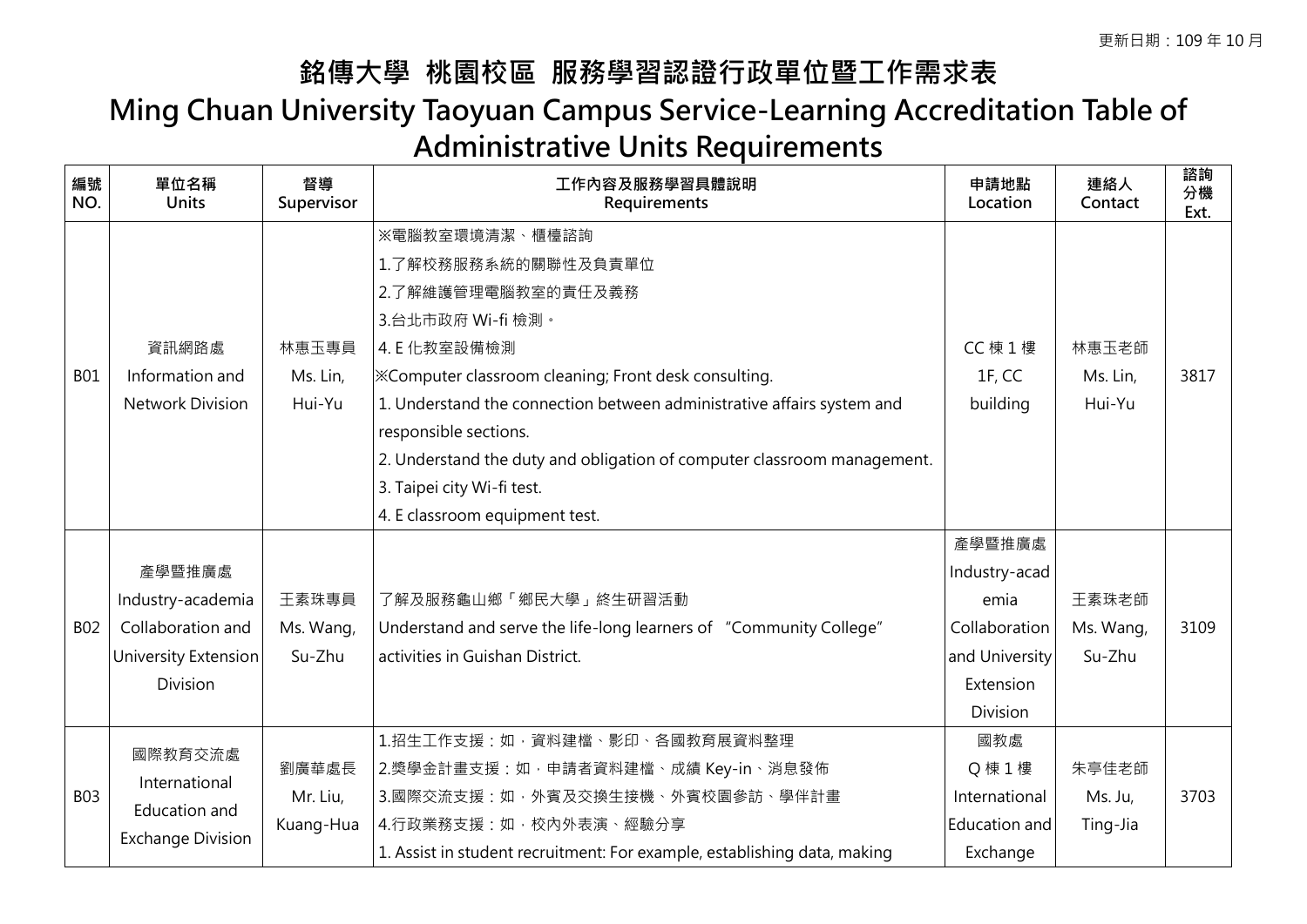| 編號<br>NO.  | 單位名稱<br><b>Units</b>       | 督導<br>Supervisor | 工作內容及服務學習具體說明<br>Requirements                                               | 申請地點<br>Location | 連絡人<br>Contact | 諮詢<br>分機<br>Ext. |
|------------|----------------------------|------------------|-----------------------------------------------------------------------------|------------------|----------------|------------------|
|            |                            |                  | copies and compiling education exhibition information from varies           | Division         |                |                  |
|            |                            |                  | countries.                                                                  | 1F, Q building   |                |                  |
|            |                            |                  | 2. Assist in scholarship program: For example, applicants' data archiving,  |                  |                |                  |
|            |                            |                  | key-in scores and releasing news.                                           |                  |                |                  |
|            |                            |                  | 3. Assist in international exchange: For example, picking up exchange       |                  |                |                  |
|            |                            |                  | students and foreign guests; tutoring programs; accompanying foreign        |                  |                |                  |
|            |                            |                  | quests to visit campus.                                                     |                  |                |                  |
|            |                            |                  | 4. Assist in administration affairs. For example: experience sharing,       |                  |                |                  |
|            |                            |                  | on-/off-campus performance                                                  |                  |                |                  |
|            |                            |                  | 《職涯輔導組》各項職涯規劃活動之服務與就業市場情況分析協助                                               |                  |                |                  |
|            |                            |                  | 註:下學期企業博覽會需大量人力協助                                                           |                  | 王彥老師           |                  |
|            |                            | 陳柏宇主任            | «Career Counseling and Placement Section» Assist in planning various        |                  | Mr. Wang,      | 3962             |
|            |                            | Mr. Chen,        | career activities and employment market analysis.                           | S212 辦公室         | Yan            |                  |
|            | 前程規劃處                      | Po-Yu            | Note: Need manpower for Enterprise Fair in 2 <sup>nd</sup> semester         | S212 Office      |                |                  |
|            | B04 Career Planning and    |                  | 《服務學習組》桃園校區學生服務學習相關紀錄歸檔、活動協助                                                |                  | 呂佳倫老師          |                  |
|            | <b>Counseling Division</b> |                  | 《Service Learning Section》 File students' Service- Learning records; Assist |                  | Ms. Lu,        | 5089             |
|            |                            |                  | in activity implementation.                                                 |                  | Chia-Lun       |                  |
|            |                            | 孫丕琳主任            | 《諮商輔導組》心理衛生推廣活動協助、大型活動工作小組、協助                                               | Q101 辦公室         | 黃啟翔老師          |                  |
|            |                            | Ms. Sun,         | «Counseling and Guidance Section» Assist in promoting mental health         | Q101 Office      | Mr. Huang,     | 3312             |
|            |                            | Yi-Shien         | events.                                                                     |                  | Qi-Xiang       |                  |
|            |                            |                  | ※認識圖書館參考諮詢服務之內容、學習圖書資料編排上架之方法、學習過期期刊                                        |                  |                |                  |
|            |                            |                  | 裝訂作業之流程、協助館內環境維護及門禁系統管制。                                                    |                  |                |                  |
|            | 圖書館閱覽組                     | 何麗淑組長            | 在本組服務學習學生可以強化圖書資訊蒐集之能力與瞭解檔案資料分類管理的方                                         | 圖書館1樓            | 何麗淑老師          |                  |
| <b>B05</b> | Acquisitions and           |                  | 法。                                                                          | 1F, Library      |                | 3131             |
|            | Cataloguing                | Ms. Ho, Li-Shu   | XUnderstand the content of consulting service; learn the method to set the  | Office           | Ms. Ho, Li-Shu |                  |
|            | Section, Library           |                  | books in order; learn the procedure to bind the non-current periodicals;    |                  |                |                  |
|            |                            |                  | assist in environmental maintenance; control curfew hours.                  |                  |                |                  |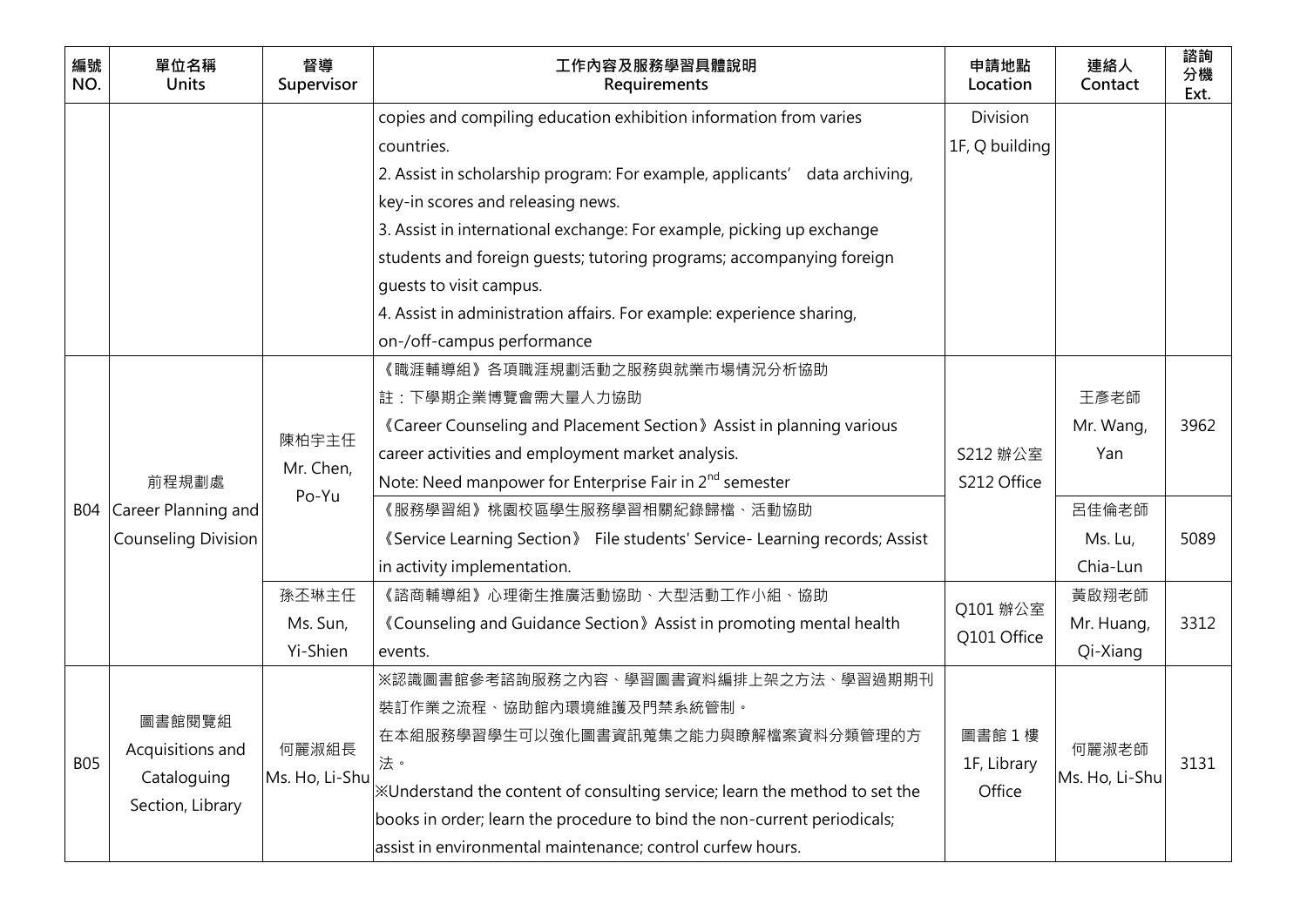| 編號<br>NO.  | 單位名稱<br><b>Units</b>                                             | 督導<br>Supervisor                 | 工作內容及服務學習具體說明<br>Requirements                                                                                                                                                                                                                                                                             | 申請地點<br>Location                            | 連絡人<br>Contact                 | 諮詢<br>分機<br>Ext. |
|------------|------------------------------------------------------------------|----------------------------------|-----------------------------------------------------------------------------------------------------------------------------------------------------------------------------------------------------------------------------------------------------------------------------------------------------------|---------------------------------------------|--------------------------------|------------------|
|            |                                                                  |                                  | *Students can enhance their ability of data collection and understand data<br>classification methods through their service.                                                                                                                                                                               |                                             |                                |                  |
| <b>B06</b> | 圖書館採編組<br>Acquisitions and<br>Cataloguing<br>Section,<br>Library | 叢培瑜組長<br>Ms. Tsung,<br>Pei-Yu    | ※查核複本、下載網路推薦資料、論文資料抄編、加工作業、驗收及驗證到館新書、<br>新書移送閱覽等。在本組工作可學習新書從採購、分編加工整個流程,有助對新書<br>到館作業的瞭解。<br>*Check copies; Download useful information from Internet; transcribe thesis<br>information; extra work; check and deliver new books. Understand the<br>process of purchasing, cataloguing, and new arrivals. | 圖書館 2樓<br>2F, Library                       | 叢培瑜老師<br>Ms. Tsung,<br>Pei-Yu  | 3308             |
| <b>B07</b> | 秘書處新聞組<br>General Secretary's<br>Division                        | 林妙影組長<br>Ms. Lin,<br>Miaw-Ing    | 《銘傳一週》採訪、編輯、攝影、插畫等相關新聞編輯事宜<br>«MC Weekly» Gather material, editing, photography, illustration and so on.                                                                                                                                                                                                  | P 棟 1 樓<br>1F, P building                   | 陳瑞斌老師<br>Mr. Chen              | 2324             |
| <b>B08</b> | 通識教育中心<br><b>General Education</b><br>Center                     | 劉久清老師<br>Mr. Liu,<br>Chiu-Ching  | 協助通識教育中心活動<br>Assist in activity implementation.                                                                                                                                                                                                                                                          | 通識中心<br>General<br>Education<br>Center      | 康才媛老師<br>Ms. Kang,<br>Cai-Yuan | 2766             |
| <b>B09</b> | 師資培育中心<br><b>Teacher Education</b><br>Center                     | 洪敏玲組長<br>Ms. Hung,<br>Min-Ling   | 協助活動進行、與師資生分享做文化交流<br>Assist in activity implementation, sharing cultural experiences.                                                                                                                                                                                                                    | 師培中心<br>Teacher<br>Education<br>Center      | 洪敏玲老師<br>Ms. Hung,<br>Min-Ling | 3273             |
| <b>B10</b> | 教學暨學習資源中心<br>Teaching and<br>Learning Resources<br>Center        | 遲文麗主任<br>Ms. Chih,<br>Wen-Li     | 1.協助教師及學生研習活動辦理<br>2.協助辦公室力行工作、一般性文書處理<br>1. Assist teachers and students in research and study.<br>2. Assist in routine office tasks and paper work.                                                                                                                                                     | CC205 辦公室<br><b>CC205, CC</b><br>building   | 陳逸榛老師<br>Ms. Chen,<br>Yi-Zhen  | 3660             |
| <b>B11</b> | 桃園行政處<br><b>Taoyuan Campus</b><br>Administration<br>Division     | 陳克琛副處長<br>Mr. Chen,<br>Ker-Chang | 1.支援校外貴賓蒞校訪問時之服務工作<br>2.面對同學及師長之諮詢服務<br>3.協助張貼公告及資料影印分送<br>4.每日協助維持環境整潔                                                                                                                                                                                                                                   | 桃園行政處<br>Taoyuan<br>Campus<br>Administratio | 陳妗玫老師<br>Ms. Chen,<br>Jin-Mei  | 3105             |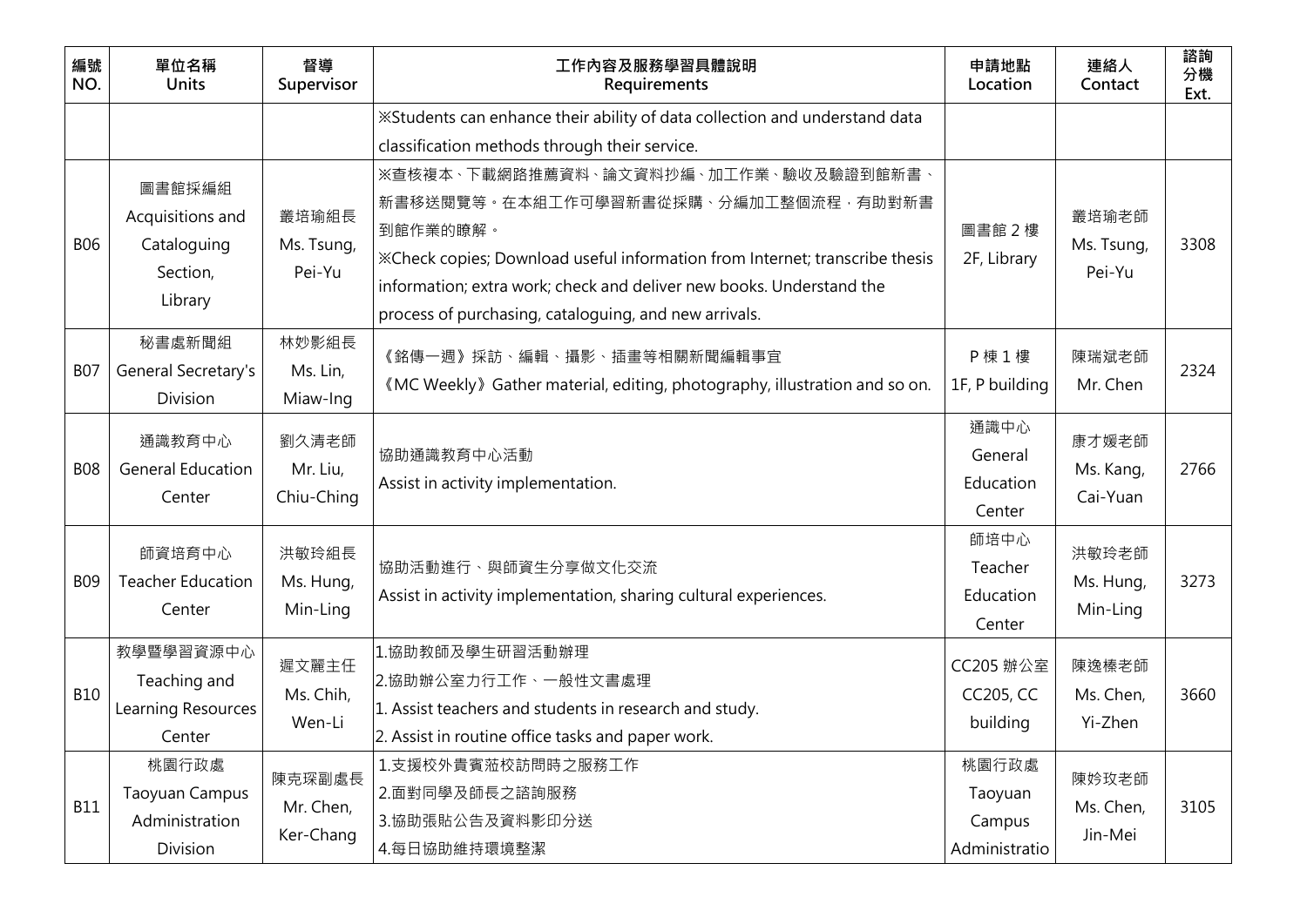| 編號<br>NO.  | 單位名稱<br><b>Units</b>   | 督導<br>Supervisor | 工作內容及服務學習具體說明<br>Requirements                                                 | 申請地點<br>Location | 連絡人<br>Contact         | 諮詢<br>分機<br>Ext. |
|------------|------------------------|------------------|-------------------------------------------------------------------------------|------------------|------------------------|------------------|
|            |                        |                  | 1. Assist in accompanying foreign visitors                                    | n                |                        |                  |
|            |                        |                  | 2. Front desk service for faculty members and students.                       |                  |                        |                  |
|            |                        |                  | 3. Assist in posting announcements, delivering and copying data.              |                  |                        |                  |
|            |                        |                  | 4. Assist in cleaning environment every day                                   |                  |                        |                  |
|            |                        |                  | 1.親善大使服務團:協助新生定向輔導各項系列服務支援工作                                                  |                  |                        |                  |
|            |                        |                  | 2.春暉服務隊:協助藥物濫用、愛滋、香菸、檳榔、酗酒危害宣導                                                |                  | 洽業務負責教                 |                  |
|            |                        |                  | 3.交通安全小天使:協助交通安全宣導                                                            | Q 棟 1 樓          | 官                      |                  |
|            |                        |                  | 4.薪火相傳志工團:協助畢業典禮各項服務支援工作                                                      | 學務組              | Staff of               |                  |
|            |                        |                  | 1. Goodwill Ambassador Association: Assist in New Student Orientation.        | 1F, Q building   |                        |                  |
|            |                        |                  | 2. Spring Sun Service Club: Assist in informing about the disadvantages of    | Student          | Taoyuan                |                  |
|            |                        |                  | drug abuse, AIDS, cigarette smoking, chewing betel nuts, and alcoholism.      | <b>Affairs</b>   | Student                |                  |
|            | 學務組                    | 鄭典誠組長            | 3. Street Angel: Assist with traffic security around schools.                 |                  | <b>Affairs Section</b> |                  |
| <b>B12</b> | Taoyuan Student        | Mr. Cheng,       | 4. Pass on the tradition: Assist in Graduation Ceremony                       |                  |                        |                  |
|            | <b>Affairs Section</b> | Tien-Cheng       | 1.宿舍自治幹部服務學習(宿舍清潔、櫃台、文書、雜項)                                                   |                  |                        |                  |
|            |                        |                  | 2.提供宿舍(櫃台、志工、宿舍書院、清潔、文書等)服務學習、生活輔導、學習輔                                        |                  |                        |                  |
|            |                        |                  | 導、培育校園人才                                                                      |                  | 武耀威老師                  |                  |
|            |                        |                  | 1. Assist in affairs of the dormitory (including cleaning tasks, front table  | 校内/校外宿舍          |                        | 3116             |
|            |                        |                  | shifts, paper work and others)                                                | Dormitory.       | Mr. Wu,                |                  |
|            |                        |                  | 2. Assist in affairs of the dormitory (including cleaning tasks, front table  |                  | Yao-Wei                |                  |
|            |                        |                  | shifts, paper work and others) Provide academic, life counseling and          |                  |                        |                  |
|            |                        |                  | cultivate talent.                                                             |                  |                        |                  |
|            |                        |                  | 輔導選課、協助申請證明文件、協助招生引導                                                          | Q 棟 1 樓          |                        |                  |
|            | 教務組                    | 顏昌明組長            | 註:下學期大學甄選入學考試(面試)需大量人力支援                                                      | 教務組              | 陳慧貞老師                  |                  |
| <b>B13</b> | Taoyuan Academic       | Mr. Yen,         | Assist in course selection, certificate application and students recruitment. | 1F, Q building   | Ms. Chen,              | 3269             |
|            | <b>Affairs Section</b> | Chang-Ming       | Note: Need manpower for Joint Entrance Examination of Universities            | Academic         | Hui-Zhen               |                  |
|            |                        |                  | (interview) in $2^{nd}$ semester                                              | Affairs          |                        |                  |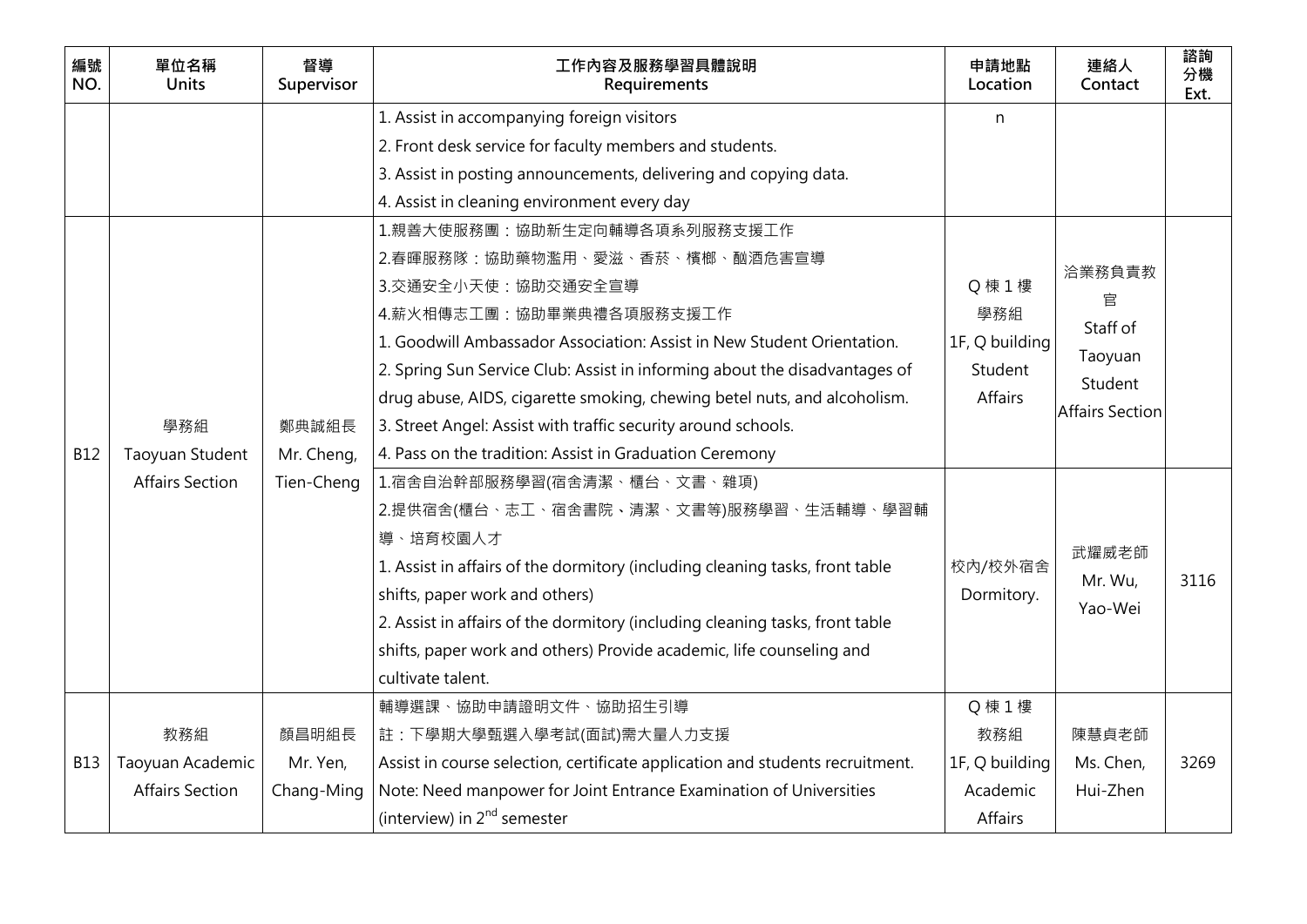| 編號<br>NO.  | 單位名稱<br><b>Units</b>                                                      | 督導<br>Supervisor                     | 工作內容及服務學習具體說明<br>Requirements                                                                                                                                                                                                                                                                                                                                                                                                                 | 申請地點<br>Location                                                       | 連絡人<br>Contact                                                   | 諮詢<br>分機<br>Ext. |
|------------|---------------------------------------------------------------------------|--------------------------------------|-----------------------------------------------------------------------------------------------------------------------------------------------------------------------------------------------------------------------------------------------------------------------------------------------------------------------------------------------------------------------------------------------------------------------------------------------|------------------------------------------------------------------------|------------------------------------------------------------------|------------------|
| <b>B14</b> | 總務組<br>Taoyuan General<br><b>Affairs Section</b>                          | 黃金鵬組長<br>Mr. Huang,<br>Chin-Peng     | 共同打造舒適.整潔.節能校園環境<br>Assist in campus environment maintenance.                                                                                                                                                                                                                                                                                                                                                                                 | Q 棟 1 樓<br>總務組<br>1F, Q building<br>General<br>Affairs                 | 洽業務負責老<br>師<br>Staff of<br>Taoyuan<br>General<br>Affairs Section |                  |
| <b>B15</b> | 體育室<br>Physical Education<br>Office                                       | 丁翠苓主任<br>Ms. Ting,<br>Tsui-Ling      | 運動競賽規畫與執行及體適能提升、諮詢<br>Assist in planning and implementation of sports competitions, and the<br>promotion and consultation of physical fitness                                                                                                                                                                                                                                                                                                 | 體育館 4樓<br>4F, Gym                                                      | 陳巧鵑老師<br>Ms. Chen,<br>Chiao-Chuan                                | 3313             |
| <b>B16</b> | 醫務室<br><b>Health Center</b>                                               | 胡厚文組長<br>Ms. Hu,<br>Hou-Wen<br>(Amy) | 簡易醫療工作及文書處理<br>Simple medical affairs and paper work.                                                                                                                                                                                                                                                                                                                                                                                         | Q 棟 1 樓<br>醫務室<br>1F, Q building<br><b>Health Center</b>               | 蔡惠雅老師<br>Ms. Tsai,<br>Hui-Ya                                     | 3172             |
| <b>B17</b> | 夜間行政組<br>Taoyuan Evening<br>Class                                         | 陳陵萱組長<br>Ms. Chen,<br>Ling-Shiuan    | ※認識校園環安概念,增加安全管理及環境維護相關知識,協助推動校區「環安工<br>作」,透過環安工作的推動,能增進學生對「實驗室」、「實習工廠」之安全衛生<br>知識、有害事業廢棄物管理及災害預防應變之技能<br>※ Understand the concept of campus environment protection and security,<br>gain more relevant knowledge about security management and<br>environment maintenance and assist in promoting campus environmental<br>safety affairs. Students gain more knowledge and skills about safety and<br>hygiene in labs or internship factory. | Q 棟 1 樓<br>夜間行政組<br>1F, Q building<br>Evening<br>Administratio<br>n    | 陳陵萱老師<br>Ms. Chen,<br>Ling-Shiuan                                | 3122             |
| <b>B18</b> | 成功行政暨能源管理<br>組<br>Chengkung<br>Administration and<br>Energy<br>Management | 林祐徵組長<br>Mr. Lin,<br>Yow-Jeng        | ※協助推動「校園環境美化暨資源再利用工作」<br>讓學生養成珍惜地球資源、回收物重複利用及愛惜校區環境的習慣,期能使學生培<br>養負責任、盡本分及愛護學校的目的<br>X Assist in campus environment maintenance and reusing resources<br>Nurture students with good habit in treasuring the earth, recycling waste,<br>and campus environment. Expect students can cultivate responsibility, doing                                                                                                                            | Q 棟 1 樓<br>成能組<br>1F, Q building<br>Chengkung<br>Area<br>Administratio | 林祐徵老師<br>Mr. Lin,<br>You-Zheng                                   | 3678             |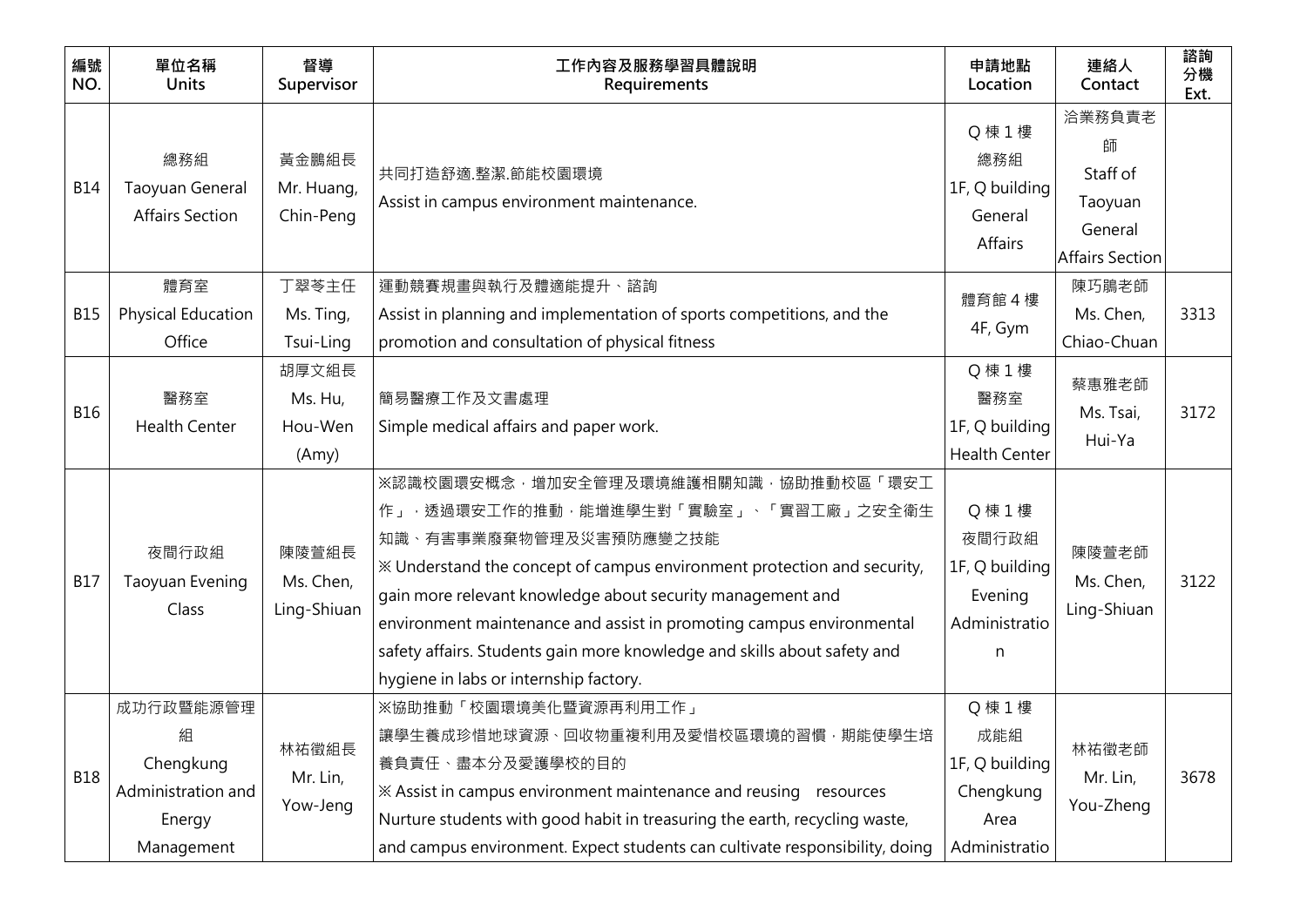| 編號<br>NO.  | 單位名稱<br><b>Units</b>                                            | 督導<br>Supervisor                           | 工作內容及服務學習具體說明<br>Requirements                                                                                                                                                                                                                                                                                                                                                                                      | 申請地點<br>Location                                                | 連絡人<br>Contact                                                     | 諮詢<br>分機<br>Ext. |
|------------|-----------------------------------------------------------------|--------------------------------------------|--------------------------------------------------------------------------------------------------------------------------------------------------------------------------------------------------------------------------------------------------------------------------------------------------------------------------------------------------------------------------------------------------------------------|-----------------------------------------------------------------|--------------------------------------------------------------------|------------------|
|            | Section                                                         |                                            | their best and love the university.                                                                                                                                                                                                                                                                                                                                                                                | n Section                                                       |                                                                    |                  |
|            |                                                                 |                                            |                                                                                                                                                                                                                                                                                                                                                                                                                    |                                                                 |                                                                    |                  |
| <b>B19</b> | 課外活動組<br>Extracurricular<br><b>Activities Section</b>           | 間建政組長<br>Mr. Yen,<br>Jian-Zheng            | ※協助社團發展、服務體認、創造力培訓<br>1.提供服務檔案、企劃書、各項服務資訊交流及落實之平台<br>2.開設各類服務課程、經驗分享課程<br>*Assist in club development, service and creativity cultivation.<br>1. Provide the platform of service data, project and so on.<br>2. Provide all kinds of service courses and experience sharing courses.                                                                                                                               | 體育館 4樓<br>4F, Gym<br>Mr. Su                                     | 粟立心老師<br>Ms. Su, Li-Xin                                            | 3113             |
| <b>B20</b> | 華語訓練中心<br><b>Mandarin Studies</b><br>and Culture Center         | 秦子紘主任 Mr.<br>Qin,<br>Tzu-Hung)             | 1.協助活動場地佈置<br>2.協助校內或校外活動進行<br>3.協助文件製作、海報等<br>4.華語義工,協助外籍學生練習中文<br>5.協助臨時交辦事務<br>1. Assist in decorating the venue for activities<br>2. Assist in on-/off campus activities.<br>3. Assist in making documents, posters and so on.<br>4. Chinese volunteer, assist foreigner students in practicing Chinese.<br>5. Assistance in assigned general affairs.                                                         | 華語中心<br>Mandarin<br>Studies and<br>Culture<br>Center            | 華語中心老師<br>Staff of<br>Mandarin<br>Studies and<br>Culture<br>Center | 2405/<br>3333    |
| <b>B21</b> | 國際學生顧問室<br>Office of<br>International<br><b>Student Service</b> | 王家驊主任<br>Dr. Wang,<br>Chia-Hua<br>(Walter) | 協助國際生認識學校文化及適應校園生活;提升英語溝通知能<br>1.增進對異國文化的認識及跨文化之互動經驗<br>2.藉由個人組織即表達技巧的練習,培養自信,大方的氣質與態度<br>3.參與學生活動之規劃、安排與執行,體驗溝通協調與互助等敬業樂群之真諦<br>Assist international students to understand campus culture and assimilate to<br>campus life; promote English communication capacity<br>1. Enhance cross-cultural understanding and inter-cultural experiences<br>2. Nurture confidence, generous temperament and attitude through | 國際學生<br>顧問室<br>Office of<br>International<br>Student<br>Service | 莊璧憶老師<br>Ms. Chuang,<br>Bi-Yi<br>(Betty)                           | 3311             |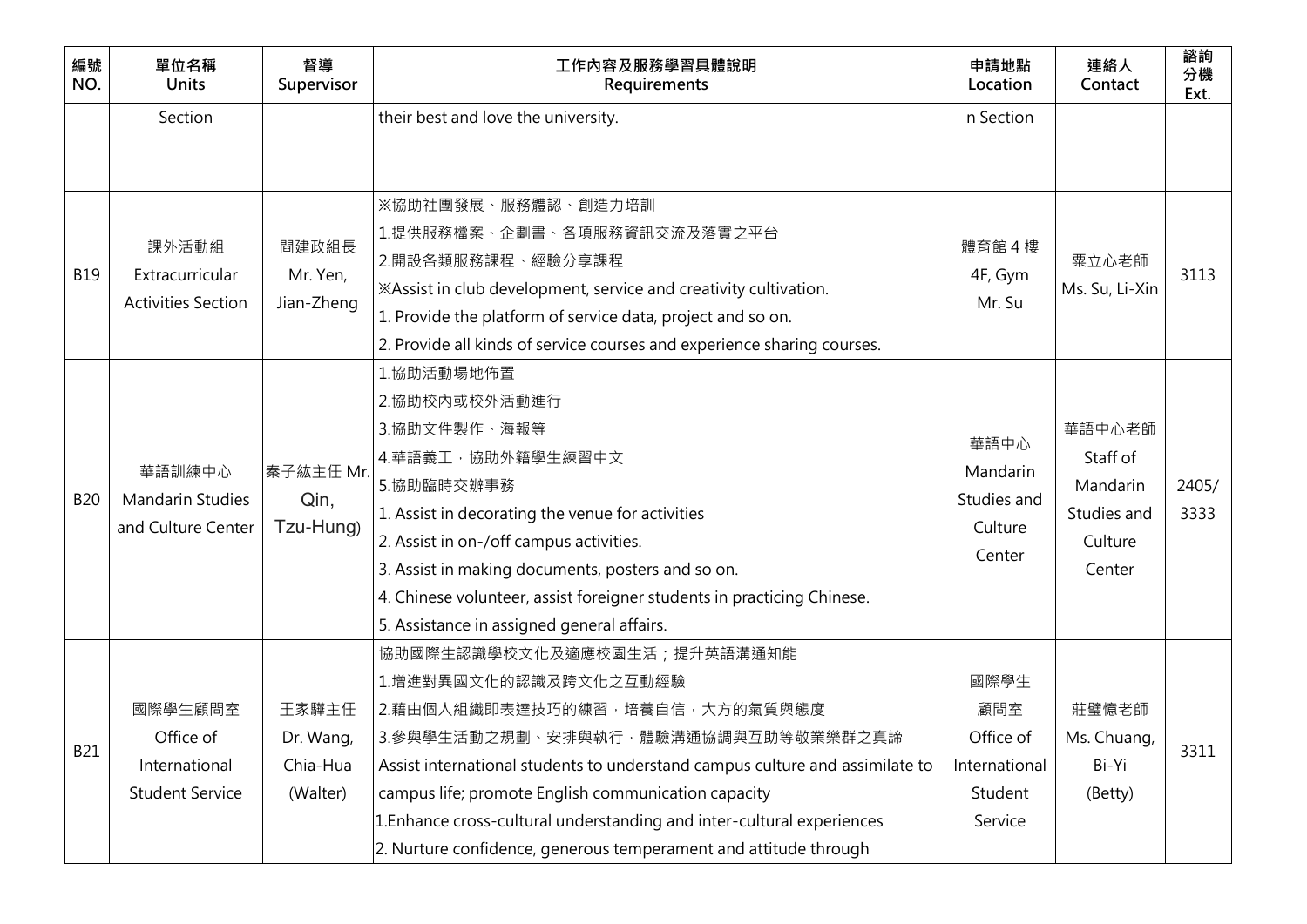| 編號<br>NO.  | 單位名稱<br><b>Units</b>                                                              | 督導<br>Supervisor            | 工作內容及服務學習具體說明<br>Requirements                                                                                                                                                                                                                                                                                                                                                                                                                                                                                                                                      | 申請地點<br>Location                                                                                 | 連絡人<br>Contact                 | 諮詢<br>分機<br>Ext. |
|------------|-----------------------------------------------------------------------------------|-----------------------------|--------------------------------------------------------------------------------------------------------------------------------------------------------------------------------------------------------------------------------------------------------------------------------------------------------------------------------------------------------------------------------------------------------------------------------------------------------------------------------------------------------------------------------------------------------------------|--------------------------------------------------------------------------------------------------|--------------------------------|------------------|
|            |                                                                                   |                             | personal organization and practice of expression skills<br>3. Experience the true meaning of dedication and enjoyment towards the<br>work of communication, coordination and cooperation through participation<br>in planning, arranging and implementing student activities                                                                                                                                                                                                                                                                                       |                                                                                                  |                                |                  |
| <b>B22</b> | 資訊學院<br>School of<br>Information<br>Technology                                    | 余珮瑀專員<br>Ms. Yu,<br>Pei-Yeu | 培養文書處理、簡報應用軟體的能力、培養電腦安裝維修的能力、教學設備架設維<br>護、環境清潔等<br>Cultivate the abilities of document processing, software application for<br>presentation, computer installation and repair, environment cleaning and so<br>on.                                                                                                                                                                                                                                                                                                                                                  | 資訊學院<br>辦公室<br>School of<br>Information<br>Technology                                            | 余珮瑀老師<br>Ms. Yu,<br>Pei-Yeu    | 3721             |
| <b>B23</b> | 電腦與通訊工程學系<br>Department of<br>Information and<br>Telecommunication<br>Engineering | 系主任<br>Chairperson          | 1.協助各實驗室之研究發展;例如實驗室研究成果的展現、設備維護、網頁製作<br>2.電通系舉辦活動之共同策劃、執行;例如:招生活動、系友大會、家長座談會<br>3.文書作業、協助各項活動、維持環境整潔及辦公室例行工作<br>1. Assist in research development of each lab, such as presentation of lab<br>research results, equipment maintenance and webpage production<br>2. Hold activities with Information and Telecommunications Engineering<br>Department, such as recruitment, department alumni association meeting<br>and parent workshop<br>3. Assist in processing paperwork, holding activities, cleaning the<br>environment and carrying out routine office work | 電通系辦公室<br>Department<br>of Information<br>and<br>Telecommuni<br>cations<br>Engineering<br>office | 吳佳薇老師<br>Ms. Wu,<br>Chia-Wei   | 3392             |
| <b>B24</b> | 資訊管理學系<br>Department of<br>Information<br>Management                              | 鄭文茵專員<br>Cheng,<br>Wen-Yin  | ※電腦軟硬體設備暨網路與機房維護管理<br>1.藉由服務過程體認設備維護的過程而更加珍惜設備之使用。<br>2.藉由服務的過程中可學習到電腦故障之排除及熟悉軟體的安裝,更可以在課堂中<br>隨時支援老師排除簡易的電腦問題。<br>3.藉由服務的過程更加體認機房的規則是人性非制度性,更可以推廣到週遭的同<br>學。<br>※.協助系上活動執行及庶務事項處理                                                                                                                                                                                                                                                                                                                                                                                 | 資管系辦公室<br>Department<br>of Information<br>Management<br>office                                   | 邱觀彥老師<br>Mr. Chiu,<br>Guan-Yan | 3528             |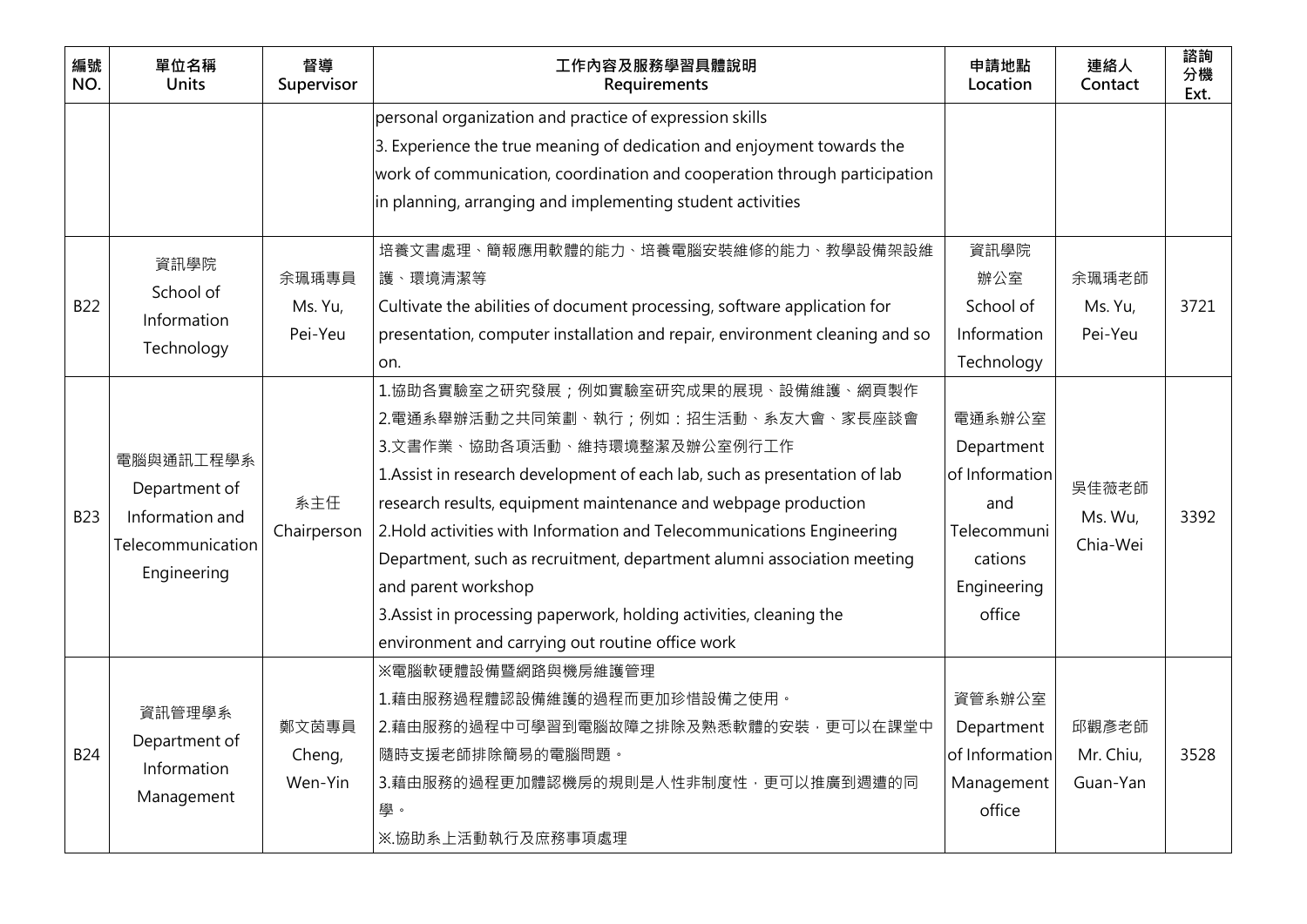| 編號<br>NO.  | 單位名稱<br><b>Units</b> | 督導<br>Supervisor | 工作內容及服務學習具體說明<br>Requirements                                                  | 申請地點<br>Location | 連絡人<br>Contact | 諮詢<br>分機<br>Ext. |
|------------|----------------------|------------------|--------------------------------------------------------------------------------|------------------|----------------|------------------|
|            |                      |                  | *Maintain the soft and hardware of the computer Internet and generator         |                  |                |                  |
|            |                      |                  | room management.                                                               |                  |                |                  |
|            |                      |                  | 1. By servicing can understand the process of maintaining the equipment        |                  |                |                  |
|            |                      |                  | and treasure it.                                                               |                  |                |                  |
|            |                      |                  | 2. By servicing can learn how to deal with the broken computer and also        |                  |                |                  |
|            |                      |                  | help teacher to use the computer.                                              |                  |                |                  |
|            |                      |                  | 3. By servicing can realize the rule of the generator room is humanity instead |                  |                |                  |
|            |                      |                  | of institutionalization and let other students know this information.          |                  |                |                  |
|            |                      |                  | ※ Assist in executing activities and handling general affairs.                 |                  |                |                  |
|            |                      |                  |                                                                                | 資傳系辦公室           |                |                  |
|            | 資訊傳播工程學系             |                  |                                                                                | Department       |                |                  |
|            | Department of        | 系主任              | S405 電腦教室維護、招生活動協助、協助其他系活動之辦理                                                  | of Computer      | 邱盈心老師          |                  |
| <b>B25</b> | Computer and         |                  | Maintain S405 computer classroom, assist in student recruitment and other      | and              | Ms. Chiu,      | 3320             |
|            | Communication        | Chairperson      | activities of the department.                                                  | Communicati      | Ying-Xin       |                  |
|            | Engineering          |                  |                                                                                | on.              |                |                  |
|            |                      |                  |                                                                                | Engineering      |                |                  |
|            |                      |                  |                                                                                | 資工系辦公室           |                |                  |
|            | 資訊工程學系               |                  | 1.資訊工程系電腦軟硬體設備維護管理、協助其他系活動之辦理                                                  | Department       |                |                  |
|            | Department of        | 系主任              | 2.至幸福國小、福源國小、龜山國小、山頂國小進行資訊服務工作                                                 | of computer      | 林欣瑜老師          |                  |
| <b>B26</b> | Computer Science     |                  | 1. Assist in maintaining computer hardware and software equipment of the       | Science a&       | Ms. Lin,       | 3322             |
|            | and Information      | Chairperson      | department.                                                                    | Information      | Shi-Yu         |                  |
|            | Engineering          |                  | 2. Information service for some elementary schools.                            | Engineering      |                |                  |
|            |                      |                  |                                                                                | office           |                |                  |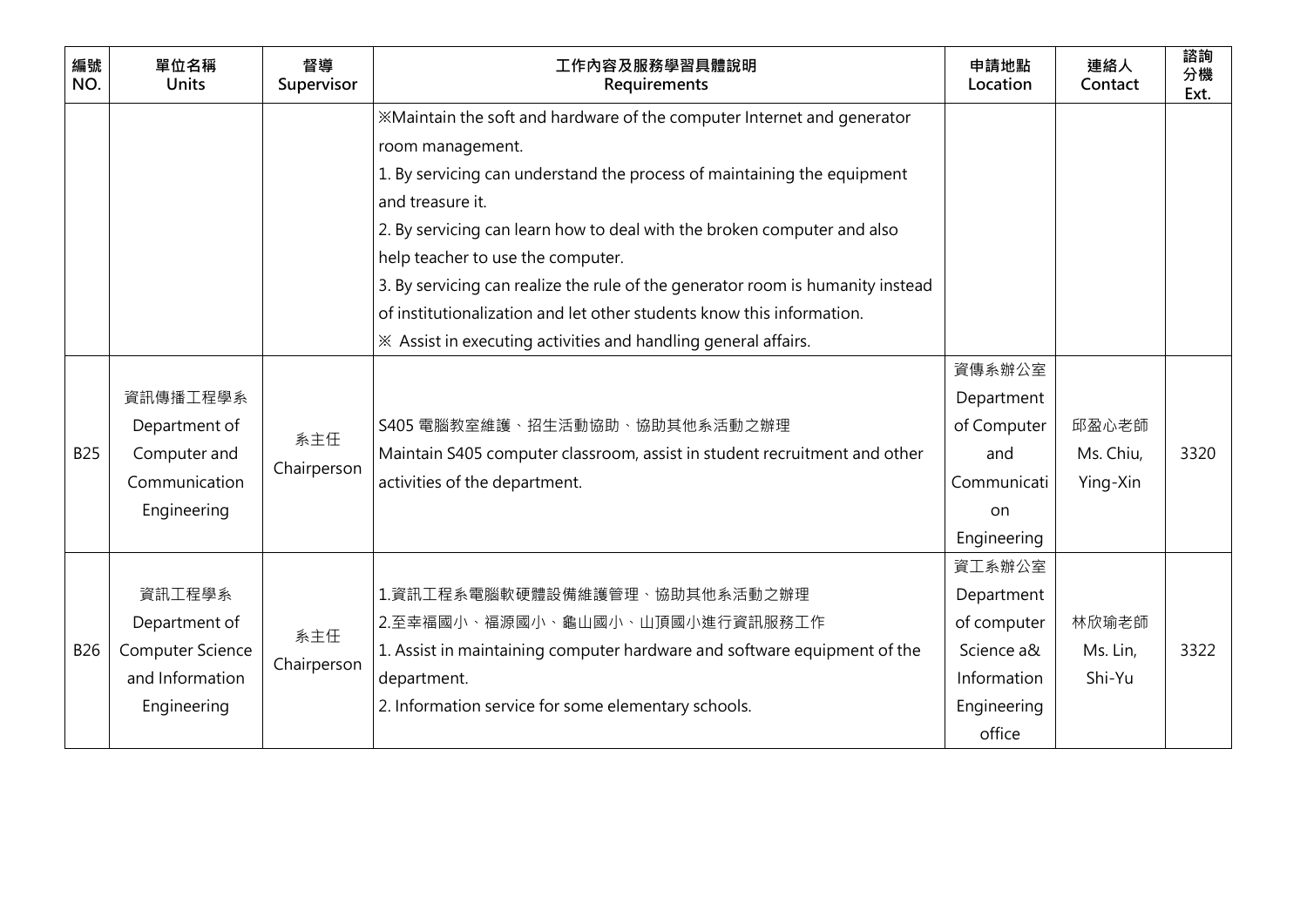| 編號<br>NO.  | 單位名稱<br><b>Units</b>                                                              | 督導<br>Supervisor   | 工作内容及服務學習具體說明<br>Requirements                                                                                                                                                                                                                                                                                                                                                                                                                                                                                                                                                                   | 申請地點<br>Location                                                                            | 連絡人<br>Contact                 | 諮詢<br>分機<br>Ext. |
|------------|-----------------------------------------------------------------------------------|--------------------|-------------------------------------------------------------------------------------------------------------------------------------------------------------------------------------------------------------------------------------------------------------------------------------------------------------------------------------------------------------------------------------------------------------------------------------------------------------------------------------------------------------------------------------------------------------------------------------------------|---------------------------------------------------------------------------------------------|--------------------------------|------------------|
| <b>B27</b> | 電子工程學系<br>Department of<br>Electronic<br>Engineering                              | 系主任<br>Chairperson | 1.協助電子系活動辦理、各實驗室之研究發展。<br>2.電子系高中體驗營、系友大會、家長座談會等活動之協助與執行<br>3.電子系招生相關活動舉辦之協助與執行<br>4.協助充實各實驗室之發展,例如實驗室研究成果的展現、設備維護、網頁管理<br>等<br>1. Assist in activities held by the EE Department and the research<br>development of each lab.<br>2. Assist in and implement the activities of camp for senior high school<br>students, alumni association meeting and parents workshop.<br>3. Assist in and implement the activities of recruitment for EE Department.<br>4. Assist in the development of each lab, such as lab research result<br>presentation, equipment maintenance and website management. | 電子系辦公室<br>Department<br>of Electronic<br>Engineering<br>Office                              | 余昭靜老師<br>Ms. Yu,<br>Chao-Ching | 3394             |
| <b>B28</b> | 都市規劃與防災學系<br>Department of<br>Urban Planning and<br><b>Disaster</b><br>Management | 系主任<br>Chairperson | 協助系上活動執行及庶務事項處理<br>Assist in executing activities and handling general affairs.                                                                                                                                                                                                                                                                                                                                                                                                                                                                                                                 | 都防系辦公室<br>Department<br>of Urban<br>Planning and<br><b>Disaster</b><br>Management<br>office | 王欣螢老師<br>Ms. Wang,<br>Xin-Ying | 3283             |
| <b>B29</b> | 數位媒體設計學系<br>Department of<br>Digital Media<br>Design                              | 系主任                | 1.負責電腦教室設備及環境清潔、櫃台諮詢<br>2.負責系教室打造舒適、整潔、節能環境<br>3.協助系學會發展、服務體認、創造力培訓<br>4.文書作業、協助各項活動及辦公室例行工作<br>Chairperson $\vert$ 1. Be responsible for the equipment and environment cleaning of the<br>computer classrooms, and front desk consulting.<br>2. Be responsible for the classroom cleaning.<br>3. Assist in the development of Student Association, service and creation                                                                                                                                                                                                                        | 數媒系辦公室<br>Department<br>of Digital<br>Media Design<br>office                                | 傅玟盛老師<br>Mr. Fu,<br>Wen-Sheng  | 3757             |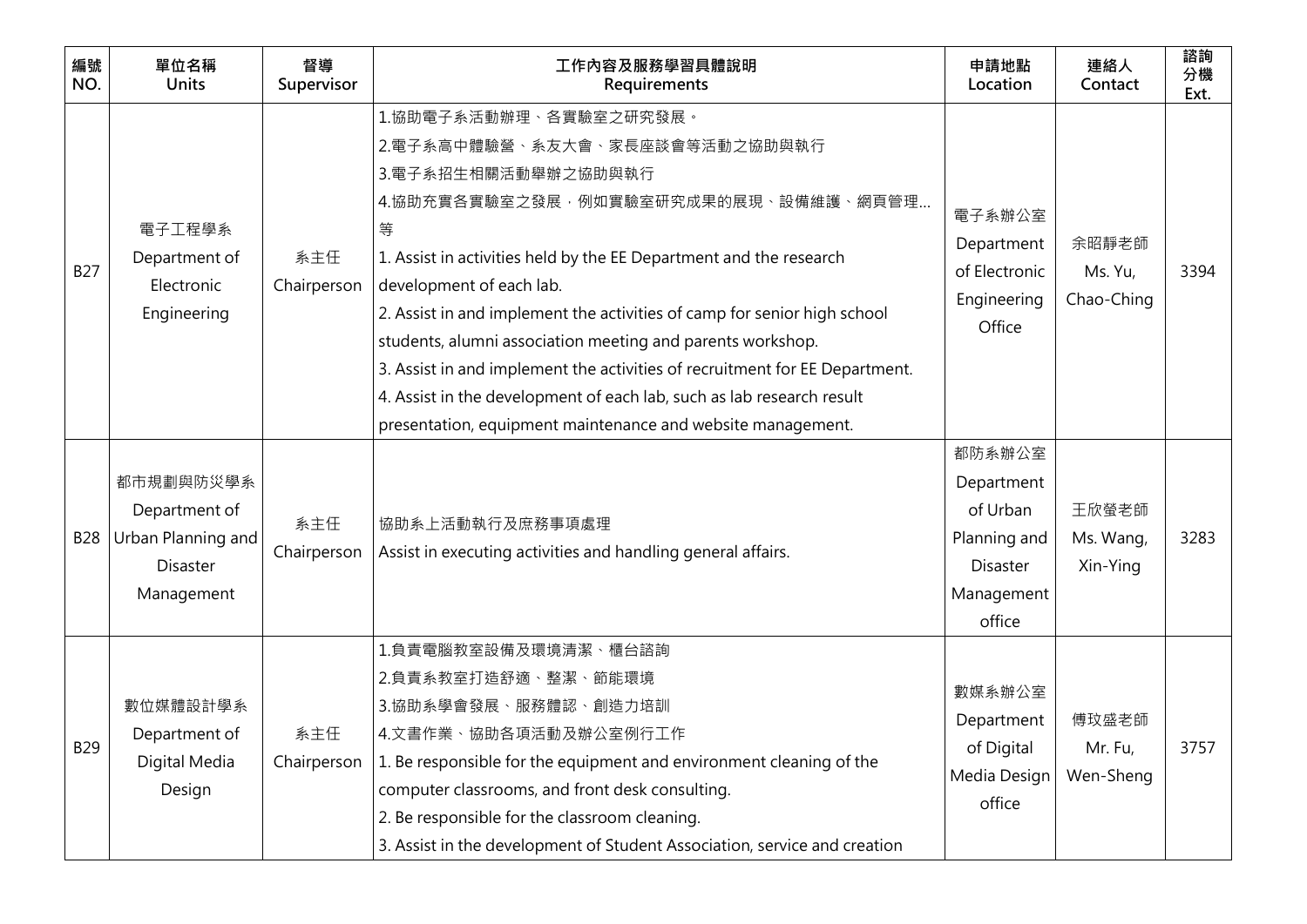| 編號<br>NO.  | 單位名稱<br><b>Units</b>          | 督導<br>Supervisor | 工作內容及服務學習具體說明<br>Requirements                                              | 申請地點<br>Location | 連絡人<br>Contact | 諮詢<br>分機<br>Ext. |
|------------|-------------------------------|------------------|----------------------------------------------------------------------------|------------------|----------------|------------------|
|            |                               |                  | cultivation.                                                               |                  |                |                  |
|            |                               |                  | 4. Assist in paper work, activities and routine office tasks.              |                  |                |                  |
|            |                               |                  | 1.設計環境營造                                                                   | 商設系辦公室           |                |                  |
|            | 商業設計學系                        | 系主任              | 2.協助系所推動國際化                                                                | Department       | 郭珠娟老師          |                  |
| <b>B30</b> | Department of                 | Chairperson      | 1. Assist in designing campus environment.                                 | of               | Ms. Kuo,       | 3761             |
|            | <b>Commercial Design</b>      |                  | 2. Assist the department in promoting internationalization.                | Commercial       | Chu-Chuan      |                  |
|            |                               |                  |                                                                            | Design           |                |                  |
|            | 商品設計學系                        |                  | 1.設計環境營造。2.協助系上活動執行 3.系友問卷調查                                               | 品設系辦公室           | 廖柏昱老師          |                  |
| <b>B31</b> | Department of                 | 系主任              | 1. Establish design environment                                            | Department       | Ms. Liao,      | 3161             |
|            | Product Design                | Chairperson      | 2. Assist in activity implementation                                       | of Product       | Bo-Yu          |                  |
|            |                               |                  | 3. Conduct alumni survey                                                   | Design office    |                |                  |
|            |                               |                  |                                                                            | 建築系辦公室           |                |                  |
|            | 建築學系                          | 系主任              | 負責系所專題演講、選課宣導、設計相關競賽活動成果報告                                                 | Department       | 張照聆老師          |                  |
| <b>B32</b> | Department of<br>Architecture | Chairperson      | Be responsible for lectures, course selection quidance, and design the     | <sub>of</sub>    | Ms. Chang,     | 3157             |
|            |                               |                  | competition achievement report related to design.                          | Architecture     | Zhao-Ling      |                  |
|            |                               |                  |                                                                            | office           |                |                  |
|            | 商業設計學系攝影棚                     | 商設系主任            |                                                                            | 商設系辦公室           |                |                  |
|            | Photography                   | Chairperson of   | 協助攝影棚器材管理及空間整潔                                                             | Department       | 楊峰榮老師          |                  |
| <b>B33</b> | Studio,                       | Department of    | Assist in managing equipment and cleaning Photography Studio               | <sub>of</sub>    | Mr. Yang,      | 3148             |
|            | Department of                 | Commercial       |                                                                            | Commercial       | Feng-Long      |                  |
|            | Commercial Design             | Design           |                                                                            | Design           |                |                  |
|            |                               |                  | 1.每年三月份為期 2~3 天之國際英語教學研討會、系上活動相關事務                                         |                  |                |                  |
|            | 應用英語學系                        |                  | 2.語言交談區之服務學習                                                               | 應英系辦公室           | 胡國潔老師          |                  |
| <b>B34</b> | Department of                 | 系主任              | 3.系辦及自學中心義工服務                                                              | Department       | Ms. Hu,        | 3211             |
|            | Applied English               | Chairperson      | 1. Assist in International Conference and Workshops, which are held during | of Applied       | Guo-Jie        |                  |
|            |                               |                  | March every year.                                                          | English office   |                |                  |
|            |                               |                  | 2. Service learning in language exchange area.                             |                  |                |                  |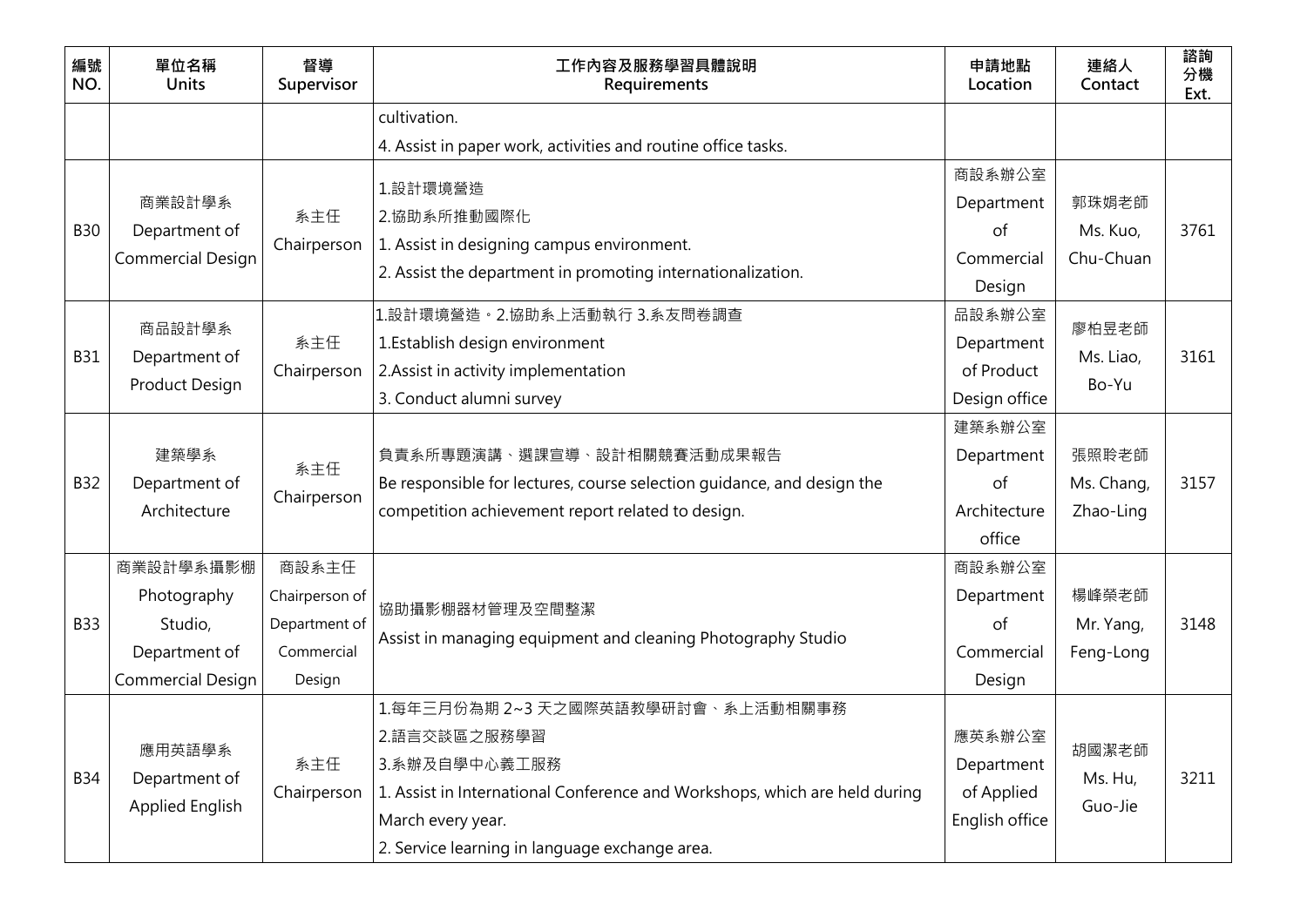| 編號<br>NO.  | 單位名稱<br><b>Units</b>                              | 督導<br>Supervisor            | 工作內容及服務學習具體說明<br>Requirements                                                                                                                                                                                                                                                                                                                                                                                                                                                                        | 申請地點<br>Location                                         | 連絡人<br>Contact                  | 諮詢<br>分機<br>Ext. |
|------------|---------------------------------------------------|-----------------------------|------------------------------------------------------------------------------------------------------------------------------------------------------------------------------------------------------------------------------------------------------------------------------------------------------------------------------------------------------------------------------------------------------------------------------------------------------------------------------------------------------|----------------------------------------------------------|---------------------------------|------------------|
|            |                                                   |                             | 3. Be a volunteer for the department office and self-learning center                                                                                                                                                                                                                                                                                                                                                                                                                                 |                                                          |                                 |                  |
| <b>B35</b> | 應用中文學系<br>Department of<br><b>Applied Chinese</b> | 系主任<br>Chairperson          | 1.華語小老師<br>2.協助每年舉辦之學術研討會<br>3.文書作業、協助各項活動及辦公室之例行工作<br>4.接待外賓參訪<br>5.環境清潔<br>1. Chinese Teaching Assistant.<br>2. Assist in academic conferences held every year.<br>3. Paper work, assist in activity implementation and routine office tasks.<br>4. Accompany honored quests.<br>5. Clean the environment.                                                                                                                                                                                         | 應中系辦公室<br>Department<br>of Applied<br>Chinese<br>office  | 楊秀芬老師<br>Ms. Yang,<br>Xiu-Fen   | 3217             |
| <b>B36</b> | 應用日語學系<br>Department of<br>Applied Japanese       | 呂志福老師<br>Mr. Lu,<br>Chih-Fu | 1.協助辦理日語學術研討會、系所專題演講、日語相關競賽活動<br>2.協助辦公室例行工作、一般性文書處理<br>3.協助接待外賓參訪、維護環境清潔<br>4.協助照顧姐妹校日籍交換生<br>5.輔導第二外語或系上一年級學生日語之學習<br>1. Assist in Japanese Academic conference, lectures and competition related<br>to Japanese.<br>2. Assist in routine office tasks and general paper work.<br>3. Assist in accompanying honored guests and cleaning the environment.<br>4. Assist in taking care of exchange students.<br>5. Assist first-year students and students who learn Japanese as second<br>language. | 應日系辦公室<br>Department<br>of Applied<br>Japanese<br>office | 曾詩婷老師<br>Ms. Tseng,<br>Shi-Ting | 3224             |
| <b>B37</b> | 華語文教學學系<br>Department of<br>Teaching Chinese as   | 系主任<br>Chairperson          | 1.學生擔任華語小老師<br>2.透過小老師制度,學生可提升與接觸教學的實質層面<br>1. Serve as Chinese Teaching Assistant.                                                                                                                                                                                                                                                                                                                                                                                                                  | 華教系辦公室<br>Department<br>of Teaching                      | 謝和儒老師<br>Ms. Hsieh,<br>Ho-Zhu   | 3662             |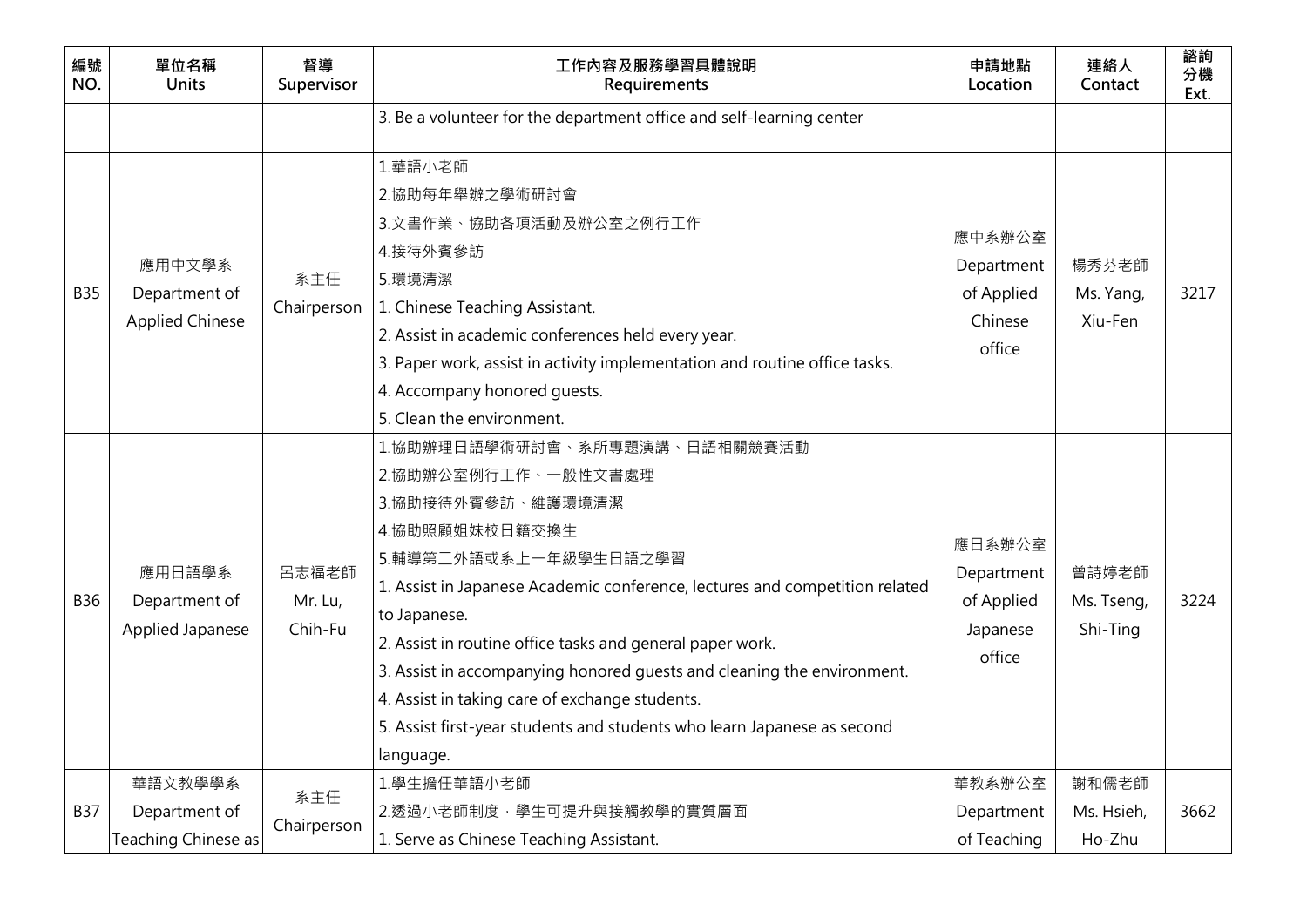| 3505                                                                                                       |
|------------------------------------------------------------------------------------------------------------|
|                                                                                                            |
|                                                                                                            |
|                                                                                                            |
|                                                                                                            |
|                                                                                                            |
| 3396                                                                                                       |
|                                                                                                            |
|                                                                                                            |
|                                                                                                            |
|                                                                                                            |
|                                                                                                            |
|                                                                                                            |
|                                                                                                            |
|                                                                                                            |
| 3251                                                                                                       |
|                                                                                                            |
|                                                                                                            |
|                                                                                                            |
|                                                                                                            |
| 金晴嵐老師<br>Ms. Jin,<br>Qing-Lan<br>曾靜儀老師<br>Ms. Tseng,<br>Jing-Yi<br>林怡君老師<br>Statistics and Ms. Lin, Yi-Jun |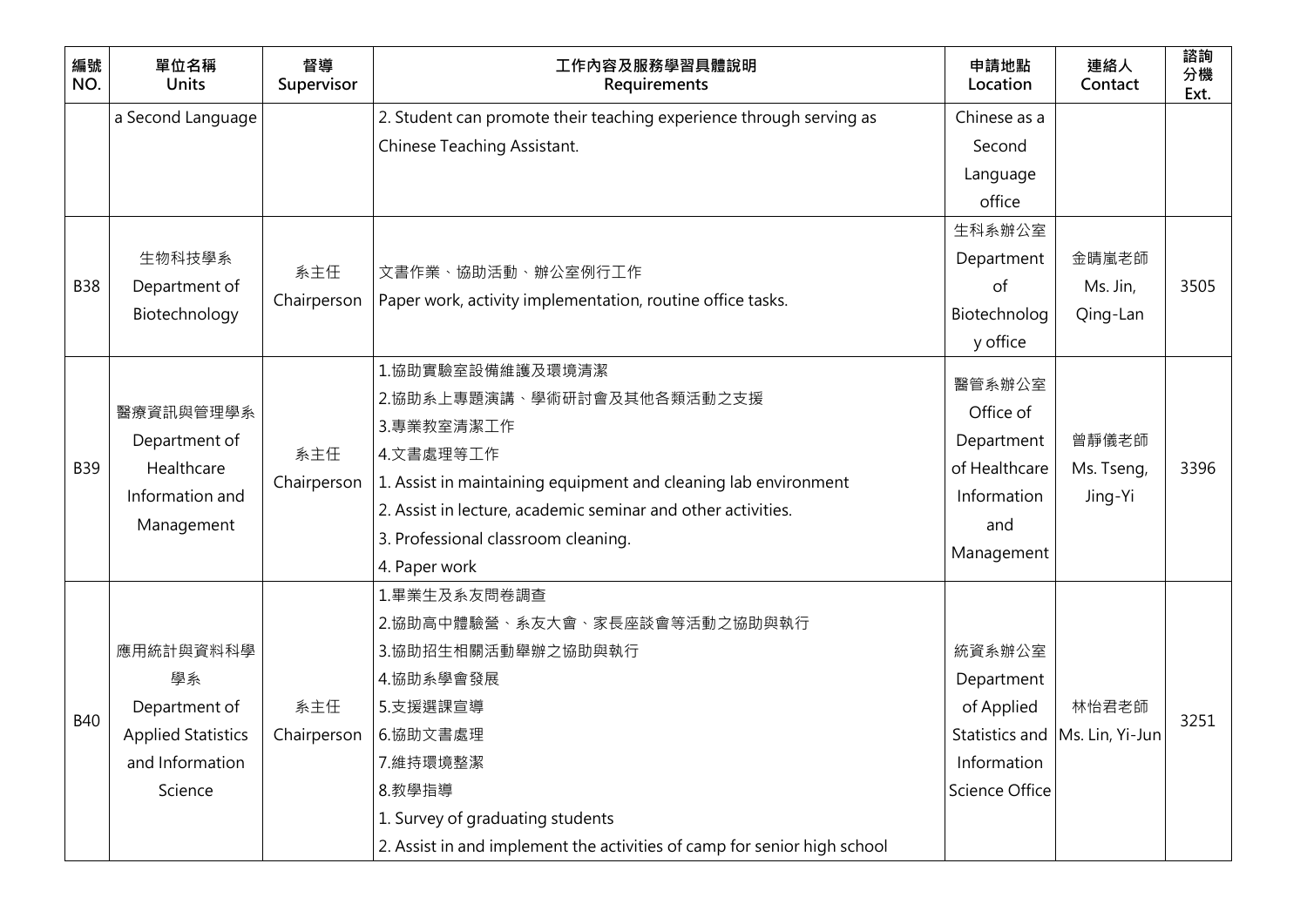| 編號<br>NO.  | 單位名稱<br><b>Units</b>                                 | 督導<br>Supervisor   | 工作內容及服務學習具體說明<br>Requirements                                                  | 申請地點<br>Location | 連絡人<br>Contact | 諮詢<br>分機<br>Ext. |
|------------|------------------------------------------------------|--------------------|--------------------------------------------------------------------------------|------------------|----------------|------------------|
|            |                                                      |                    | students, alumni association meeting and parents workshop.                     |                  |                |                  |
|            |                                                      |                    | 3. Assist in and implement the activities of recruitment                       |                  |                |                  |
|            |                                                      |                    | 4. Assist in the development of Student Association                            |                  |                |                  |
|            |                                                      |                    | 5. Course selection guidance                                                   |                  |                |                  |
|            |                                                      |                    | 6. Paperwork                                                                   |                  |                |                  |
|            |                                                      |                    | 7. Environment cleaning                                                        |                  |                |                  |
|            |                                                      |                    | 8. Learning guidance                                                           |                  |                |                  |
|            | 經濟與金融學系                                              |                    |                                                                                | 經濟系辦公室           | 鄧紫婕老師          |                  |
| <b>B41</b> | Department of                                        | 系主任                | 文書處理、空間整潔、系友問卷調查                                                               | Department       | Ms. Deng,      | 3241             |
|            | Economics and                                        | Chairperson        | Paper work, environment cleaning and survey of alumni.                         | of Economics     | Zi-Jie         |                  |
|            | Finance                                              |                    |                                                                                | office           |                |                  |
|            | 觀光學院<br>School of Tourism                            | 院長<br>Dean         | 1.協助活動辦理、學生校內外實習單位認定、資料文書處理、 建立檔案                                              | 觀光學院辦公           |                |                  |
|            |                                                      |                    | 2.貴賓參訪服務學習,餐飲服務等工作                                                             | 室                | 宋祖芳老師          |                  |
| <b>B42</b> |                                                      |                    | 1. Assist in activities, affairs of students' on-/off-campus internship, paper | School of        | Ms. Sung,      | 3202             |
|            |                                                      |                    | work and data archiving.                                                       | Tourism          | Zu-Fen         |                  |
|            |                                                      |                    | 2. Accompany honored quests to visit at MCU and assist in food service.        |                  |                |                  |
|            |                                                      |                    | 1.協助辦公室例行工作、一般性文書處理、環境清潔                                                       |                  |                |                  |
|            | 餐旅管理學系<br>Department of<br>Hospitality<br>Management | 系主任<br>Chairperson | 2.支援專業教室(教學廚房、教學旅館、cafe409)校內外貴賓蒞校訪問時之午宴服                                      |                  |                |                  |
|            |                                                      |                    | 務、接待、營運、活動安排等相關工作                                                              | 餐旅系辦公室           |                |                  |
|            |                                                      |                    | 3.協助臨時交辦事務                                                                     | Department       | 吳玉如老師          |                  |
| <b>B43</b> |                                                      |                    | 1. Assist in administration, paperwork and environment cleaning.               | of Hospitality   | Ms. Wu,        | 3257             |
|            |                                                      |                    | 2. Assist in accompanying off-campus visitors for lunch, reception, operation  | Management       | Yu-Ru          |                  |
|            |                                                      |                    | and activity arrangements in the professional classrooms (Teaching Kitchen,    | Office           |                |                  |
|            |                                                      |                    | Teaching Hotel and café409).                                                   |                  |                |                  |
|            |                                                      |                    | 3. Assist with assigned general affairs.                                       |                  |                |                  |
|            | 公共事務學系                                               | 系主任                | 協助辦理本系各項活動,學習溝通、協調、拓展人際關係                                                      | 公事系辦公室           | 黃檍如老師          | 3675             |
| <b>B44</b> | Department of                                        | Chairperson        | Assist in activities, and learn the communication, coordination and            | Department       | Ms.            |                  |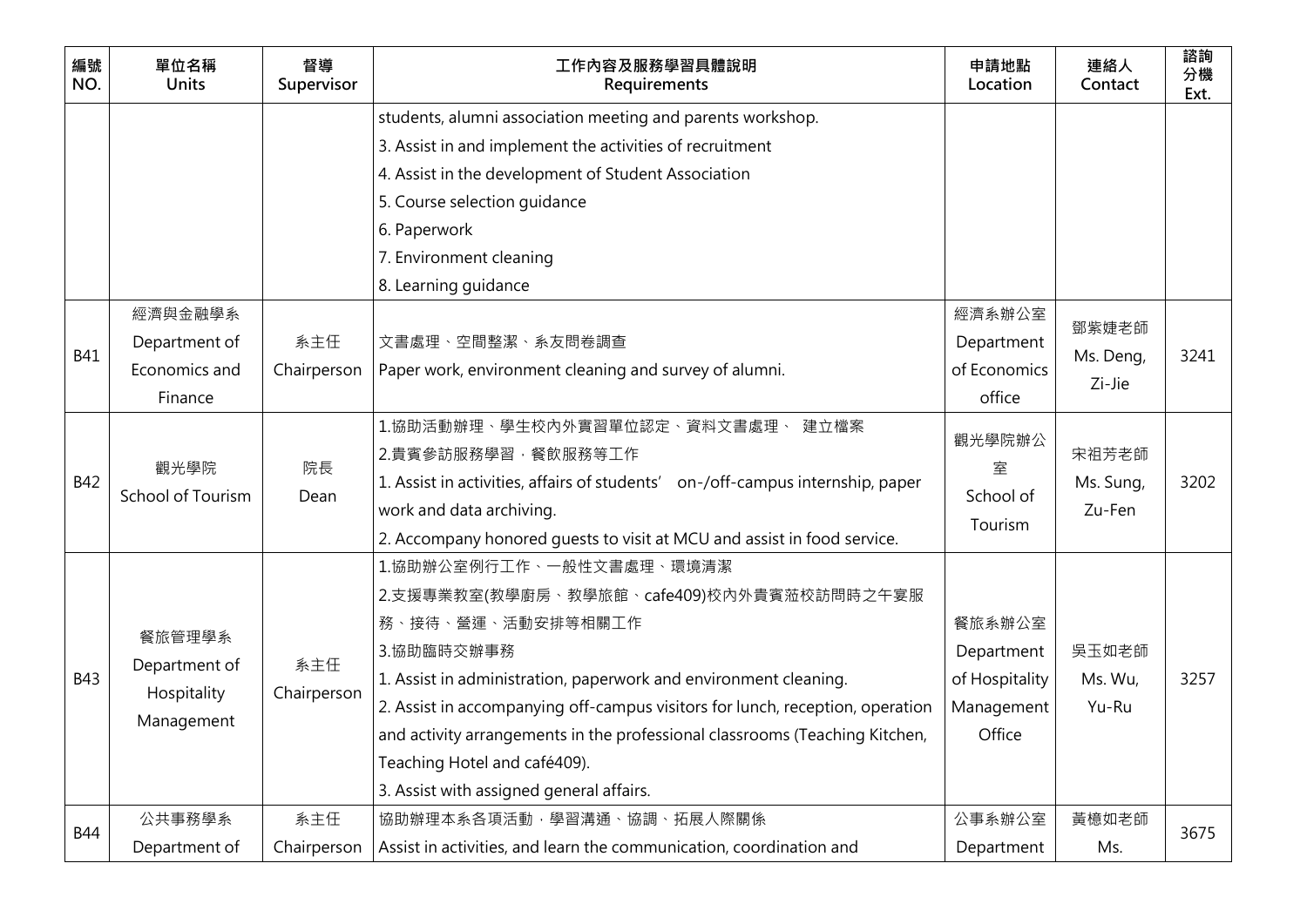| 編號<br>NO.  | 單位名稱<br><b>Units</b>             | 督導<br>Supervisor | 工作內容及服務學習具體說明<br>Requirements                                                | 申請地點<br>Location  | 連絡人<br>Contact | 諮詢<br>分機<br>Ext. |
|------------|----------------------------------|------------------|------------------------------------------------------------------------------|-------------------|----------------|------------------|
|            | <b>Public Affairs</b>            |                  | expansion of relationship.                                                   | of Public         | Huang, Yi-Ru   |                  |
|            |                                  |                  |                                                                              | <b>Affairs</b>    |                |                  |
|            |                                  |                  |                                                                              | office            |                |                  |
|            | 國際學院<br>International<br>College |                  | 1.協助辦公室行政工作及環境整潔                                                             |                   |                |                  |
|            |                                  |                  | 2.擔任英文小老師或第二外語如韓語小老師                                                         |                   |                |                  |
|            |                                  |                  | 3.協助跨文化活動                                                                    | 國際學院              |                |                  |
|            |                                  |                  | 4.協助各學程系務發展(含辦理各項活動、資料整理等)                                                   | 辦公室               | 劉詠欣老師          |                  |
| <b>B45</b> |                                  | 院長               | 1. Assist in administration and environment cleaning.                        | International     |                | 3298             |
|            |                                  | Dean             | 2. Serve as Teaching Assistant for English or other second language, such as |                   | Ms. Liu,       |                  |
|            |                                  |                  | Korean Teaching Assistant.                                                   | College<br>office | Yong-Xin       |                  |
|            |                                  |                  | 3. Assist in cross-cultural activities.                                      |                   |                |                  |
|            |                                  |                  | 4. Assist in the development for each program (including holding various     |                   |                |                  |
|            |                                  |                  | activities and data compilation)                                             |                   |                |                  |
|            | 犯罪防治學系                           |                  | 1.協助處理犯防系務                                                                   | 犯防系辦公室            | 張秋萍老師          |                  |
| <b>B46</b> | Department of                    | 系主任              | 2.配合辦理犯防系統籌活動                                                                | Department        | Ms. Chang,     | 3776             |
|            | <b>Criminal Justice</b>          | Chairperson      | 1. Help to deal with administration.                                         | of Criminal       | Qiu-Ping       |                  |
|            |                                  |                  | 2. Assist in activities.                                                     | Justice office    |                |                  |
|            |                                  |                  | 1.協助系上行政事務、對外聯繫(例校友、校內單位)、協助舉辦與籌劃系上相關活                                       | 休憩系辦公室            |                |                  |
|            | 休閒遊憩管理學系                         |                  | 動與成果展                                                                        | Department        | 曾冬鈺老師          |                  |
| <b>B47</b> | Department of                    | 系主任              | 2.桃園火車站旅遊服務中心服務人員                                                            | of Leisure &      | Ms. Tseng,     | 5095             |
|            | Leisure &                        | Chairperson      | 1. Assist in administration, outward service (alumni, administration) and    | Recreation        | Dong-Yu        |                  |
|            | <b>Recreation Admin</b>          |                  | activities.                                                                  | Admin office      |                |                  |
|            |                                  |                  | 2. Be a clerk in travel center in Taoyuan Train Station.                     |                   |                |                  |
|            | 觀光事業學系                           |                  | 1.協助系上行政事務、對外聯繫(例校友、校內單位)、協助舉辦與籌劃系上相關活                                       | 觀光系辦公室            | 潘佐璥老師          |                  |
| <b>B48</b> | Department of                    | 系主任              | 動與成果展                                                                        | Department        | Mr. Pan,       | 5317             |
|            | Tourism                          | Chairperson      | 2.產學旅行社、空勤模擬教室、教學旅館、基河會館                                                     | of Tourism        | Zuo-Gem        |                  |
|            |                                  |                  | 1. Assist in administration, outward service (alumni, administration) and    | office            |                |                  |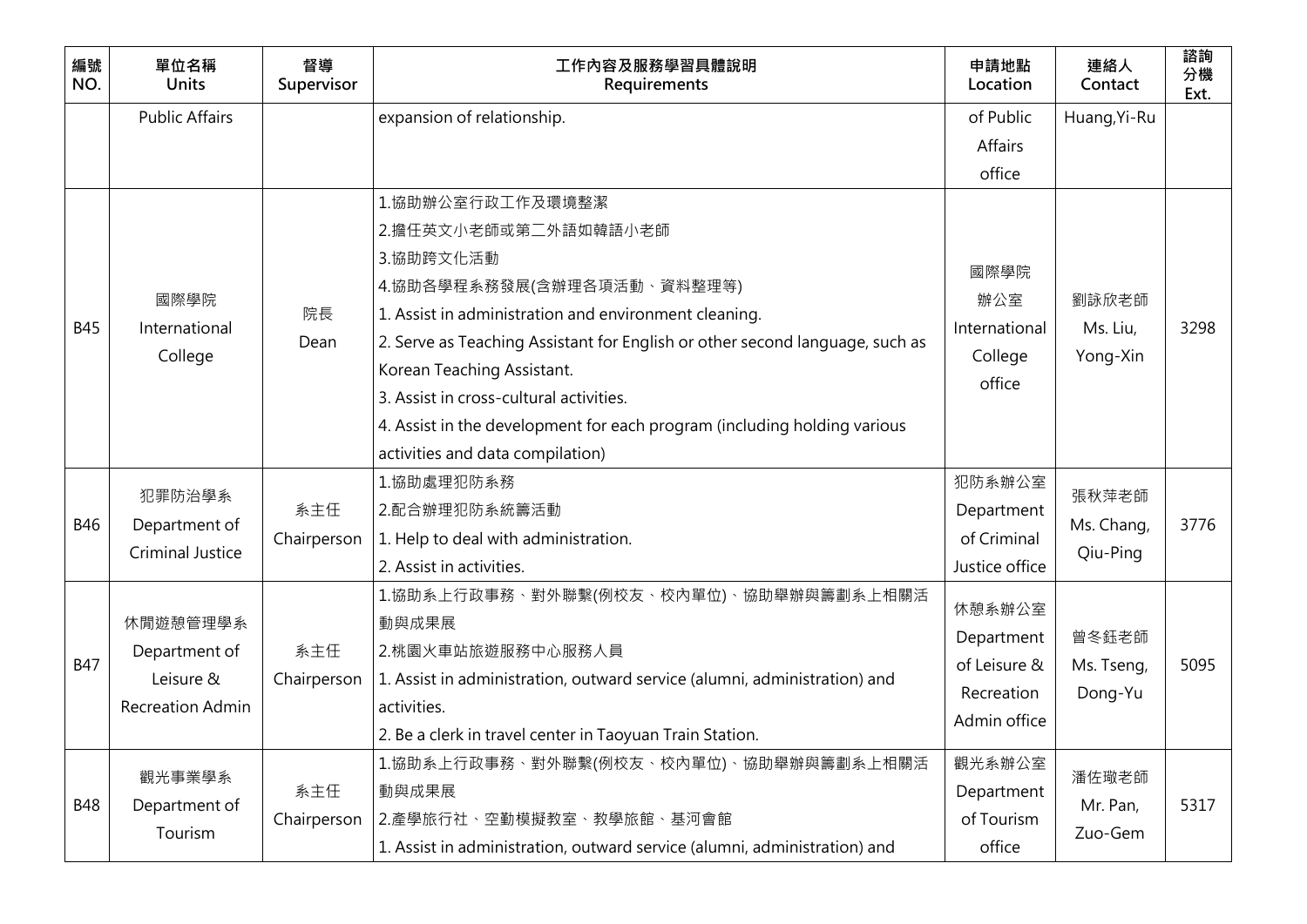| 編號<br>NO.  | 單位名稱<br><b>Units</b>                                                                   | 督導<br>Supervisor   | 工作內容及服務學習具體說明<br>Requirements                                                                                                                                                                              | 申請地點<br>Location                                                                                | 連絡人<br>Contact                  | 諮詢<br>分機<br>Ext. |
|------------|----------------------------------------------------------------------------------------|--------------------|------------------------------------------------------------------------------------------------------------------------------------------------------------------------------------------------------------|-------------------------------------------------------------------------------------------------|---------------------------------|------------------|
|            |                                                                                        |                    | activities.<br>2. Industry-University Collaborative Travel Agency, Flight Service Simulation<br>Room, Teaching Hotel, Jihe Campus.                                                                         |                                                                                                 |                                 |                  |
| <b>B49</b> | 諮商與工商心理學系<br>Department of<br>Counseling and I/O<br>Psych                              | 系主任<br>Chairperson | 1.協助系上相關事務<br>2.學習 Office 作業系統、待人接物技巧、人際溝通能力提升<br>1. Assist in administration<br>2. Learn to use Office operating system, get along with people and improve<br>the communication ability.                  | 心理系辦公室<br>Department<br>of Counseling<br>and I/O Psych<br>office                                | 葉欣怡老師<br>Ms. Yeh,<br>Xin-Yi     | 3677             |
| <b>B50</b> | 國際學院資訊學程<br>International<br>College of<br><b>Applied Computing</b>                    | 系主任<br>Chairperson | 1.與系務發展有關之活動協助<br>2.跨文化活動協助、與校外單外合作之活動協助<br>1. Assist in activities.<br>2. Assist in cross-culture activities and outside cooperation activities.                                                          | 資訊學程<br>辦公室<br>International<br>College of<br>Applied<br>Computing<br>office                    | 邱郁靖老師<br>Ms.<br>Chiou, Yu-Jing  | 3195             |
| <b>B51</b> | 國際學院外交學程<br>International<br>College of<br><b>International Affairs</b><br>& Diplomacy | 系主任<br>Chairperson | 1.協助辦公室行政事務<br>2.協助舉辦系上各類活動<br>3.協助系上教師之行政、文書事務<br>1. Assist in administration<br>2. Assist in activities<br>3. Assist in teacher' s paper work                                                            | 外交學程<br>辦公室<br>International<br>College of<br>International<br>Affairs &<br>Diplomacy<br>office | 張惠婷老師<br>Ms. Chang,<br>Hui-Ting | 3300             |
| <b>B52</b> | 生物醫學工程學系<br>Department of<br>Biomedical<br>Engineering                                 | 系主任<br>Chairperson | 整合課堂所學應用於學習活動規劃安排、團隊合作、領導與問題解決之能力,於實<br>作服務中學習應對進退禮儀<br>Integrate the ability from lesson to apply in arrange in activities, teamwork,<br>lead and deal with problems. Learn the etiquette from servicing. | 醫工系辦公室<br>Department<br>of Biomedical<br>Engineering                                            | 劉中惠老師<br>Ms. Liu,<br>Zhong-Hui  | 3658             |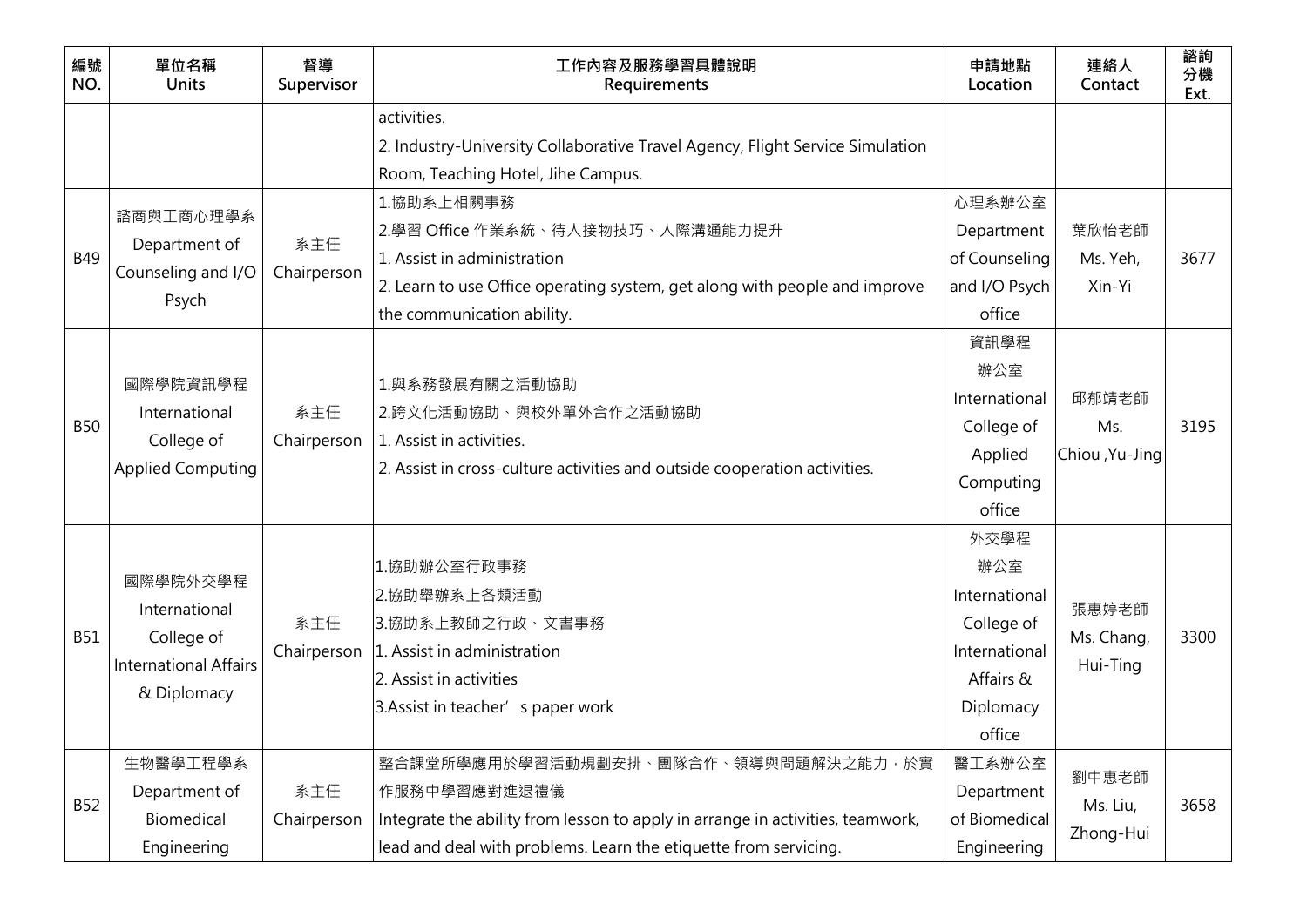| 編號<br>NO.  | 單位名稱<br><b>Units</b>                                    | 督導<br>Supervisor                           | 工作內容及服務學習具體說明<br>Requirements                                                                                                                                                                                                                                                        | 申請地點<br>Location                                          | 連絡人<br>Contact                  | 諮詢<br>分機<br>Ext. |
|------------|---------------------------------------------------------|--------------------------------------------|--------------------------------------------------------------------------------------------------------------------------------------------------------------------------------------------------------------------------------------------------------------------------------------|-----------------------------------------------------------|---------------------------------|------------------|
|            |                                                         |                                            |                                                                                                                                                                                                                                                                                      | office                                                    |                                 |                  |
| <b>B53</b> | 設計學院<br>School of Design                                | 蔡秀玲專員<br>Ms. Tsai,<br>Xiu-Ling             | 1.協助相關文書處理、海報設計及各出版品排版及校對<br>2.協助設計學院各景點介紹及引導<br>3.協助設計學院各電腦教室的軟、硬體設備維護<br>1. Assist in paperwork, poster design and proofreading publishing<br>2. Assist in introducing scenic spots in School of Design.<br>3. Maintain the soft and hardware of the computer in School of Design. | 設計學院辦公<br>室<br>School of<br>Design office                 | 易秀瑜老師<br>Ms. Yi, Xiu-Yu         | 3147             |
| <b>B54</b> | 英語教學中心<br>English Language<br>Center                    | 洪靜嫻老師<br>Ms. Hung,<br>Ching-Hsien<br>(Ada) | 數位學伴線上課業輔導<br>Online Tutoring for after school's learning                                                                                                                                                                                                                            | 英語中心<br>English<br>Language<br>Center                     | 章美玲老師<br>Ms. Chang,<br>Mei-Ling | 3177             |
| <b>B55</b> | 藝術中心<br><b>Arts Center</b>                              | 黃建森老師<br>Mr. Huang,<br>Chien-Sen           | 協助整理藝術中心資料、參訪接待及環境整潔維護<br>Assist in paperwork, accompany honored guests to visit at MCU and<br>environment cleaning.                                                                                                                                                                 | 藝術中心<br><b>Arts Center</b>                                | 趙開萬老師<br>Mr. Chao,<br>Kai-Wan   | 3291             |
| <b>B56</b> | 國際學院觀光學程<br><b>Travel and Tourism</b><br>Program        | 系主任<br>Chairperson                         | 1.協助辦公室行政事務<br>2.協助舉辦系上各類活動<br>1. Assist in administration<br>2. Assist in activities                                                                                                                                                                                                | 觀光學程辦公<br>室<br>Travel and<br>Tourism<br>Program<br>office | 戴淑敏老師<br>Ms. Dai,<br>Shu-Min    | 3332             |
| <b>B57</b> | 金融科技學程<br>Finance Technology<br>Applications<br>Program | 系主任<br>Chairperson                         | 1.協助學程行政事務與環境整理<br>2.協助舉辦與籌劃學程相關活動與成果展<br>1. Assist in administration and environment cleaning.<br>2. Assist in administration and activities.                                                                                                                                       | 金科學程辦公<br>室<br>Finance<br>Technology<br>Applications      | 洪詩涵老師<br>Ms. Hong,<br>Shi-Han   | 5384             |